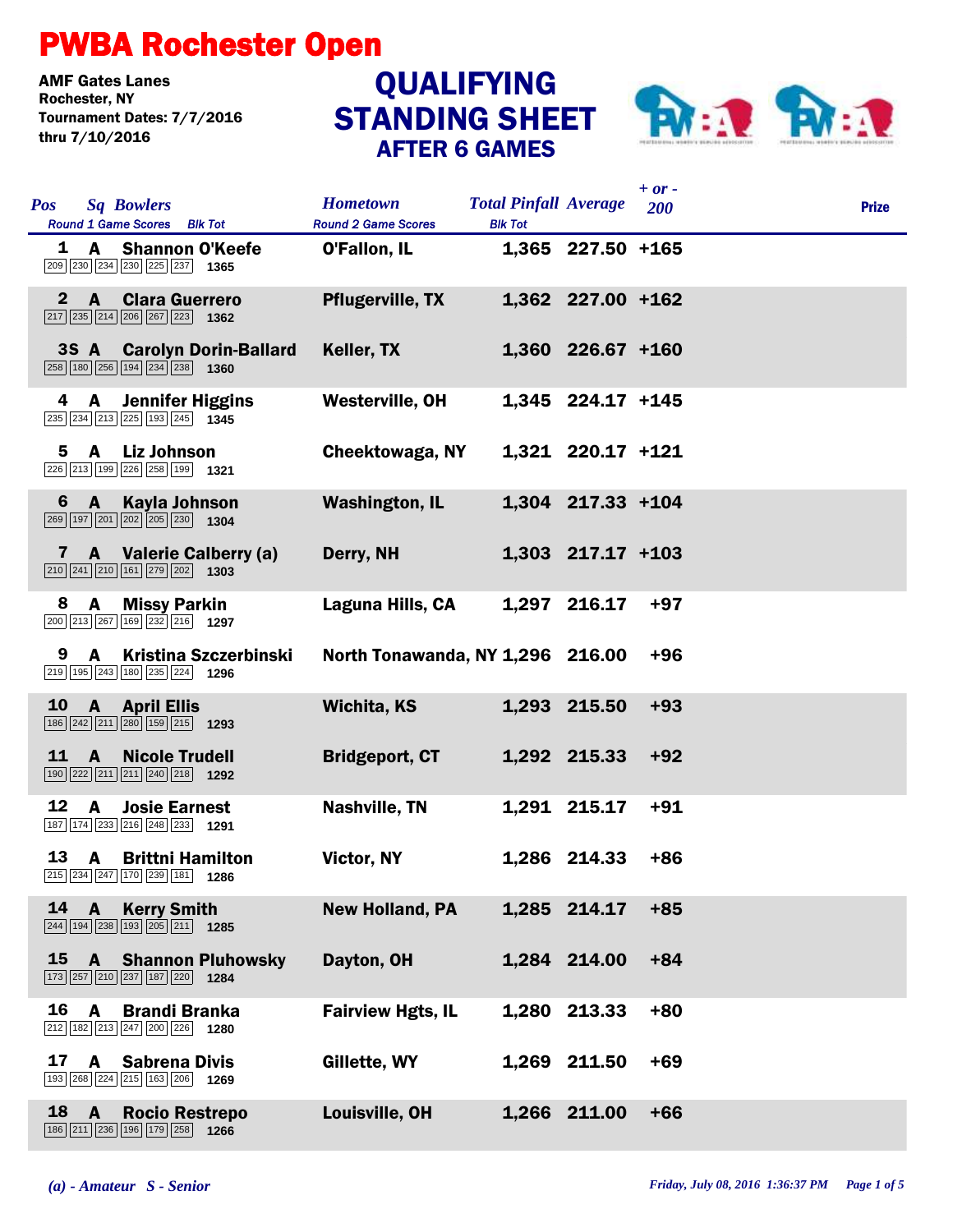| <b>Pos</b> |                             | <b>Sq Bowlers</b><br>Round 1 Game Scores Blk Tot                                                                             | <b>Hometown</b><br><b>Round 2 Game Scores</b> | <b>Total Pinfall Average</b><br><b>Blk Tot</b> |                   | $+ or -$<br>200 | <b>Prize</b> |
|------------|-----------------------------|------------------------------------------------------------------------------------------------------------------------------|-----------------------------------------------|------------------------------------------------|-------------------|-----------------|--------------|
| 19         | A                           | Diana Zavjalova<br>182 245 197 258 177 193 1252                                                                              | Latvia                                        |                                                | 1,252 208.67      | $+52$           |              |
|            | A                           | <b>Stefanie Johnson</b><br>$\boxed{214}$ $\boxed{244}$ $\boxed{226}$ $\boxed{185}$ $\boxed{216}$ $\boxed{167}$ <b>1252</b>   | <b>Grand Prairie, TX</b>                      |                                                | 1,252 208.67      | $+52$           |              |
| 21         | A                           | <b>Ashly Galante</b><br>$\boxed{204}$ $\boxed{212}$ $\boxed{168}$ $\boxed{181}$ $\boxed{246}$ $\boxed{233}$ <b>1244</b>      | Palm Harbor, FL                               |                                                | 1,244 207.33      | $+44$           |              |
| 22         | $\mathbf{A}$                | <b>Bryanna Cote</b><br>197 208 223 179 236 200 1243                                                                          | <b>Red Rock, AZ</b>                           |                                                | 1,243 207.17      | $+43$           |              |
| 23         | $\mathbf{A}$                | <b>Danielle McEwan</b><br>194 209 218 179 236 201 1237                                                                       | <b>Stony Point, NY</b>                        |                                                | 1,237 206.17      | $+37$           |              |
| 24         | A                           | <b>Erin McCarthy</b><br>141 234 217 216 220 208 1236                                                                         | Omaha, NE                                     |                                                | 1,236 206.00      | $+36$           |              |
| 25         | A                           | <b>Kayla Bandy</b><br>207 265 199 200 204 160 1235                                                                           | <b>Salisbury, MD</b>                          |                                                | 1,235 205.83      | $+35$           |              |
| 26         | A                           | <b>Brittany Himmelreich</b><br>194 215 195 201 202 226 1233                                                                  | Cressona, PA                                  |                                                | 1,233 205.50      | $+33$           |              |
| 27         |                             | A Shannon Sellens (a)<br>225 158 192 221 199 236 1231                                                                        | Copiague, NY                                  |                                                | 1,231 205.17      | $+31$           |              |
| 28         | A                           | <b>Kristina Wendell</b><br>203 209 205 229 159 225 1230                                                                      | Kingston, NY                                  |                                                | 1,230 205.00      | $+30$           |              |
| 29         | $\mathbf{A}$                | Daria Kovalova<br>199 190 194 245 223 167 1218                                                                               | Wichita, KS                                   |                                                | 1,218 203.00      | $+18$           |              |
| 30         | $\mathbf{A}$                | <b>Anggie Ramirez-Perea</b><br>$\boxed{226}$ $\boxed{212}$ 156 193 177 236 1200                                              | <b>Austin, TX</b>                             |                                                | 1,200 200.00 Even |                 |              |
| 31         | $\mathbf{A}$                | <b>Amanda Greene</b><br>193 230 177 192 187 217 1196                                                                         | <b>Romney, WV</b>                             |                                                | 1,196 199.33      | $-4$            |              |
| 32         | A                           | Jennifer Russo (a)<br>159 222 162 220 186 245 1194                                                                           | <b>Monmouth Jct., NJ</b>                      |                                                | 1,194 199.00      | $-6$            |              |
| 33         | <b>Cut Line</b><br><b>A</b> | <b>Cash Line</b><br><b>Katie Thornton</b>                                                                                    | Chesapeake, VA                                |                                                | 1,192 198.67      | $-8$            |              |
| 34         | $\mathbf{A}$                | 198 219 181 139 246 209 1192<br><b>Jessica Peters</b>                                                                        | <b>Toms River, NJ</b>                         |                                                | 1,189 198.17      | $-11$           |              |
| 35         | <b>A</b>                    | $\boxed{234}$ $\boxed{139}$ $\boxed{192}$ $\boxed{249}$ $\boxed{169}$ $\boxed{206}$ <b>1189</b><br><b>Heather D'Errico</b>   | <b>Rochester, NY</b>                          |                                                | 1,186 197.67      | $-14$           |              |
| 36         | A                           | $\boxed{185}$ $\boxed{181}$ $\boxed{219}$ $\boxed{233}$ $\boxed{157}$ $\boxed{211}$ <b>1186</b><br><b>Verity Crawley (a)</b> | <b>England</b>                                |                                                | 1,182 197.00      | $-18$           |              |
| 37         |                             | 215 194 218 193 170 192 1182                                                                                                 |                                               |                                                |                   |                 |              |
|            | $\mathbf{A}$                | <b>Natalie Cortese</b><br>160 212 195 201 228 181 177                                                                        | <b>Hoffman Estates, IL</b>                    |                                                | 1,177 196.17      | $-23$           |              |
| 38 A       |                             | Nicole Parkhurst (a)<br>182 215 158 161 247 212 1175                                                                         | Utica, NY                                     |                                                | 1,175 195.83      | $-25$           |              |
| 39         | $\mathbf{A}$                | <b>Liz Kuhlkin</b><br>268 187 194 208 169 147 1173                                                                           | <b>Schenectady, NY</b>                        |                                                | 1,173 195.50      | $-27$           |              |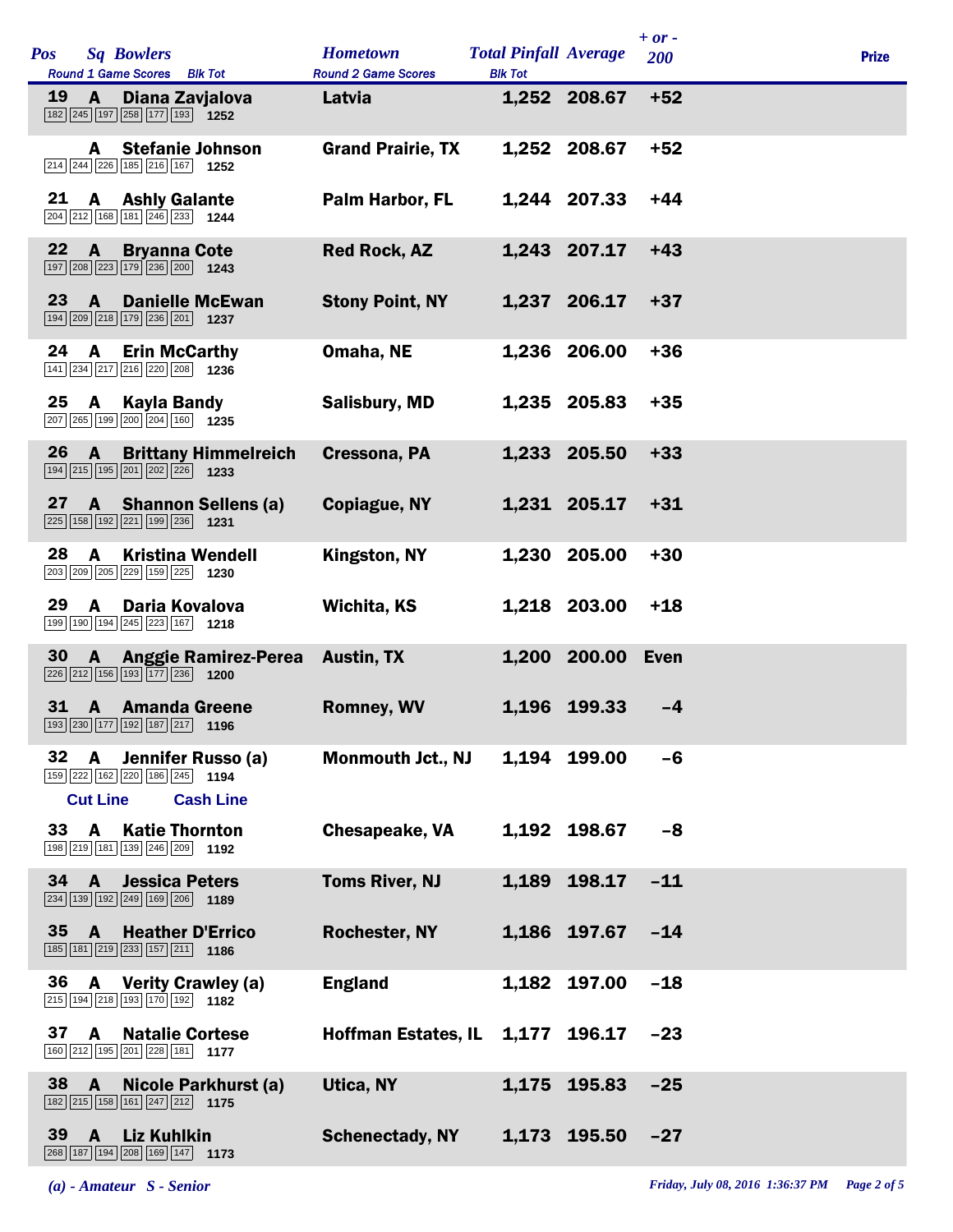| <b>Pos</b> | <b>Sq Bowlers</b><br>Round 1 Game Scores Blk Tot                                                                |                                 | <b>Hometown</b><br><b>Round 2 Game Scores</b> | <b>Total Pinfall Average</b><br><b>Blk Tot</b> |              | $+ or -$<br>200 | <b>Prize</b> |
|------------|-----------------------------------------------------------------------------------------------------------------|---------------------------------|-----------------------------------------------|------------------------------------------------|--------------|-----------------|--------------|
| 40         | A<br>146 200 213 203 200 202 1164                                                                               | <b>Megan Kelly</b>              | Dayton, OH                                    |                                                | 1,164 194.00 | $-36$           |              |
| 41         | A<br>231 192 184 185 200 168 1160                                                                               | <b>Maria Jose Rodriguez</b>     | <b>Austin, TX</b>                             |                                                | 1,160 193.33 | $-40$           |              |
| 42         | $\mathbf{A}$<br>190 240 155 197 173 204 159                                                                     | <b>Nicole Bower (a)</b>         | <b>Camp Hill, PA</b>                          |                                                | 1,159 193.17 | $-41$           |              |
| 43         | $\mathbf{A}$<br>230 192 182 169 192 189 1154                                                                    | <b>Jodi Woessner</b>            | Oregon, OH                                    |                                                | 1,154 192.33 | -46             |              |
| 44         | A<br>202 179 193 192 223 163 1152                                                                               | <b>Ingellimar Beasley</b>       | <b>Clarksville, TN</b>                        |                                                | 1,152 192.00 | $-48$           |              |
| 45         | A<br>165 186 213 232 148 206 1150                                                                               | <b>Leanne Hulsenberg</b>        | <b>Pleasant View, UT</b>                      |                                                | 1,150 191.67 | $-50$           |              |
| 46         | $\mathbf{A}$<br>$\boxed{181}$ $\boxed{172}$ $\boxed{172}$ $\boxed{187}$ $\boxed{161}$ $\boxed{276}$ 1149        | <b>Jackie Carbonetto</b>        | <b>Blauvelt, NY</b>                           |                                                | 1,149 191.50 | $-51$           |              |
| 47         | $\mathbf{A}$<br>$\boxed{171}$ $\boxed{212}$ $\boxed{219}$ $\boxed{204}$ $\boxed{192}$ $\boxed{150}$ <b>1148</b> | Paola Gomez Roberts (a)Colombia |                                               |                                                | 1,148 191.33 | $-52$           |              |
| 48         | A<br>143 193 194 148 231 238 1147                                                                               | <b>Marion Singleton (a)</b>     | Lockport, NY                                  | 1,147                                          | 191.17       | $-53$           |              |
| 49         | A<br>166 200 182 150 240 208 1146                                                                               | <b>Shanna Chepelsky (a)</b>     | <b>Rochester, NY</b>                          |                                                | 1,146 191.00 | $-54$           |              |
| 50         | A<br>183 221 196 166 165 214 1145                                                                               | Sarah Germano (a)               | <b>Rochester, NY</b>                          |                                                | 1,145 190.83 | $-55$           |              |
| 51         | <b>A</b><br>178 180 182 216 191 197 1144                                                                        | Jacqueline Evans (a)            | Acton, MA                                     |                                                | 1,144 190.67 | $-56$           |              |
|            | S A<br>$ 149   196   221   192   214   172 $ 1144                                                               | <b>Pamela Burns</b>             | <b>Endicott, NY</b>                           |                                                | 1,144 190.67 | $-56$           |              |
| 53         | A<br>168 190 175 201 193 214 1141                                                                               | <b>Lindsay Boomershine</b>      | Perry, UT                                     |                                                | 1,141 190.17 | $-59$           |              |
| 54         | $\mathbf{A}$<br>$\boxed{201}$ 172 140 206 242 177 1138                                                          | <b>Melissa Kammerer (a)</b>     | <b>Staten Island, NY</b>                      |                                                | 1,138 189.67 | $-62$           |              |
| 55         | $\mathbf{A}$<br>154 192 195 194 189 213 1137                                                                    | Diana Walter (a)                | <b>Bellport, NY</b>                           |                                                | 1,137 189.50 | $-63$           |              |
| 56         | A<br>172 213 190 172 181 206 1134                                                                               | <b>Summer Jasmin</b>            | <b>Beckley, WV</b>                            |                                                | 1,134 189.00 | $-66$           |              |
|            | A<br>181 179 144 187 223 220 1134                                                                               | <b>Anneli Blomqvist</b>         | <b>Sweden</b>                                 |                                                | 1,134 189.00 | $-66$           |              |
|            | A<br>245 169 169 163 170 218 1134                                                                               | <b>Thia Falbo</b>               | <b>Greensburg, PA</b>                         |                                                | 1,134 189.00 | $-66$           |              |
| 59         | $\mathbf{A}$<br>193 190 227 165 167 187 1129                                                                    | <b>Samantha Schaden</b>         | <b>Baltimore, MD</b>                          |                                                | 1,129 188.17 | $-71$           |              |
| 60         | A<br>207 174 202 174 178 192 1127                                                                               | <b>Gabby Mayfield</b>           | Lake Isabella, CA                             | 1,127                                          | 187.83       | $-73$           |              |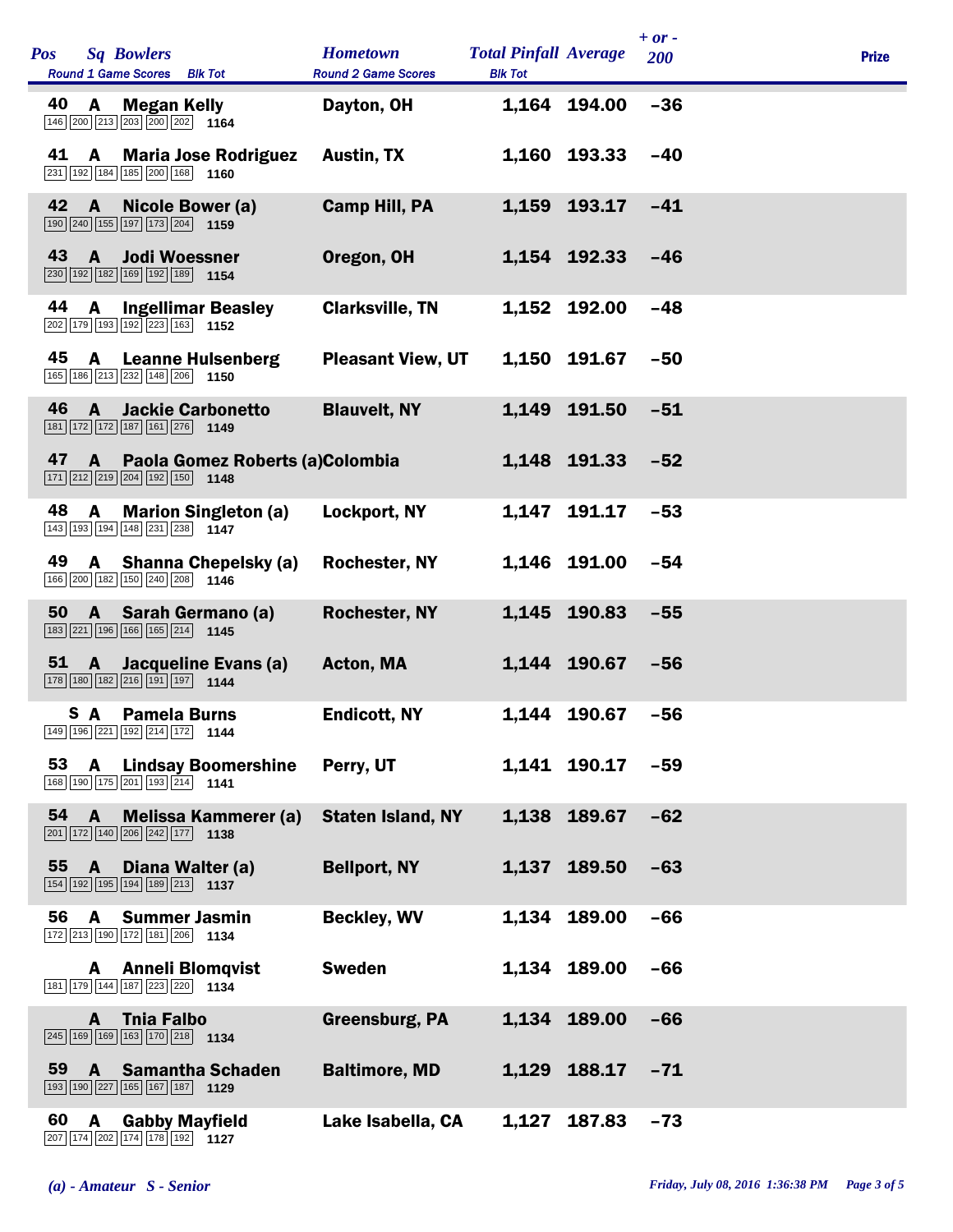| <b>Pos</b> |              | <b>Sq Bowlers</b><br>Round 1 Game Scores Blk Tot                                                                               | <b>Hometown</b><br><b>Round 2 Game Scores</b> | <b>Total Pinfall Average</b><br><b>Blk Tot</b> |                       | $+ or -$<br>200 | <b>Prize</b> |
|------------|--------------|--------------------------------------------------------------------------------------------------------------------------------|-----------------------------------------------|------------------------------------------------|-----------------------|-----------------|--------------|
| 61         | A            | <b>Michelle Sterner (a)</b><br>174 213 180 157 221 180 1125                                                                    | Niagara Falls, NY                             |                                                | 1,125 187.50          | $-75$           |              |
| 62         | $\mathbf{A}$ | <b>Stephanie Casey</b><br>$\boxed{190}$ $\boxed{154}$ $\boxed{225}$ $\boxed{158}$ $\boxed{205}$ $\boxed{191}$ <b>1123</b>      | Yonkers, NY                                   |                                                | 1,123 187.17          | $-77$           |              |
| 63         | $\mathbf{A}$ | Leslie Bohn (a)<br>168 192 194 171 199 197 1121                                                                                | Jackson, NJ                                   |                                                | 1.121 186.83          | $-79$           |              |
| 64         | A            | <b>Julie Oczepek</b><br>181 166 192 160 185 225 1109                                                                           | Saginaw, MI                                   | 1,109                                          | 184.83                | $-91$           |              |
|            | A            | <b>Jewel Skelton</b><br>$\boxed{212}$ 166 137 179 232 183 1109                                                                 | Niles, OH                                     |                                                | 1,109 184.83          | $-91$           |              |
| 66         | $\mathbf{A}$ | <b>Suzette Draper (a)</b><br>195 181 190 172 194 173 105                                                                       | Dumont, NJ                                    |                                                | 1,105 184.17          | $-95$           |              |
| 67         | $\mathbf{A}$ | <b>Sandra Gongora</b><br>204 176 169 168 215 169 1101                                                                          | <b>Mexico</b>                                 |                                                | 1,101 183.50          | $-99$           |              |
| 68         | A            | Jennifer Sparks (a)<br>147 169 202 200 173 203 1094                                                                            | York, PA                                      |                                                | 1,094 182.33 -106     |                 |              |
|            | 69S A        | <b>Mallory Nutting (a)</b><br>140 188 191 163 213 198 1093                                                                     | <b>Topsham, ME</b>                            |                                                | 1,093 182.17 -107     |                 |              |
| 70         | $\mathbf{A}$ | <b>Tammy Burgstahler (a)</b><br>$\boxed{202}$ 175 170 145 199 201 1092                                                         | <b>Cheektowaga, NY</b>                        |                                                | 1,092 182.00 -108     |                 |              |
|            | S A          | Sarah Gerken (a)<br>$\boxed{217}$ $\boxed{172}$ $\boxed{163}$ $\boxed{190}$ $\boxed{137}$ $\boxed{213}$ <b>1092</b>            | <b>Brockport, NY</b>                          |                                                | $1,092$ 182.00 $-108$ |                 |              |
| 72         | A            | <b>Rachael Gittings</b><br>182 173 189 171 193 171 1079                                                                        | <b>Glen Allen, VA</b>                         | 1,079                                          | 179.83 -121           |                 |              |
| 73         | <b>A</b>     | <b>Kaidee Sutphin</b><br>175 196 165 177 156 205 1074                                                                          | <b>Mount Dora, FL</b>                         |                                                | 1,074 179.00 -126     |                 |              |
| 74         | $\mathbf{A}$ | Kendra Tryniski (a)<br>$\boxed{192}$ $\boxed{163}$ $\boxed{155}$ $\boxed{175}$ $\boxed{205}$ $\boxed{180}$ $\boxed{1070}$      | <b>Fulton, NY</b>                             |                                                | 1,070 178.33 -130     |                 |              |
| 75         |              | <b>A</b> Suzanne Morine (a)<br>$\boxed{152}$ $\boxed{153}$ $\boxed{184}$ $\boxed{191}$ $\boxed{223}$ $\boxed{164}$ <b>1067</b> | Castleton on Hudson, 1,067 177.83 -133        |                                                |                       |                 |              |
|            | A            | <b>Mariana Ayala</b><br>169 180 174 202 161 181 1067                                                                           | Euless, TX                                    | 1,067                                          | 177.83 -133           |                 |              |
| 77         | A            | <b>Kalynn Carl</b><br>176 166 168 197 167 192 1066                                                                             | Albany, NY                                    |                                                | 1,066 177.67 -134     |                 |              |
| 78         | $\mathbf{A}$ | <b>Celina Broderick</b><br>184 169 180 178 150 200 1061                                                                        | <b>Wallingford, CT</b>                        |                                                | 1,061 176.83 -139     |                 |              |
| 79         | $\mathbf{A}$ | Jennifer Reagan (a)<br>$\boxed{233}$ $\boxed{210}$ $\boxed{140}$ $\boxed{166}$ $\boxed{151}$ $\boxed{146}$ <b>1046</b>         | <b>Rochester, NY</b>                          |                                                | 1,046 174.33 -154     |                 |              |
| 80         | A            | <b>Krystal Mannering (a)</b><br>150 160 182 138 212 200 1042                                                                   | Hammonton, NJ                                 |                                                | 1,042 173.67 -158     |                 |              |
| 81         | A            | <b>Brooke Bower</b><br>191 169 164 175 173 169 1041                                                                            | <b>Camp Hill, PA</b>                          |                                                | 1,041 173.50 -159     |                 |              |